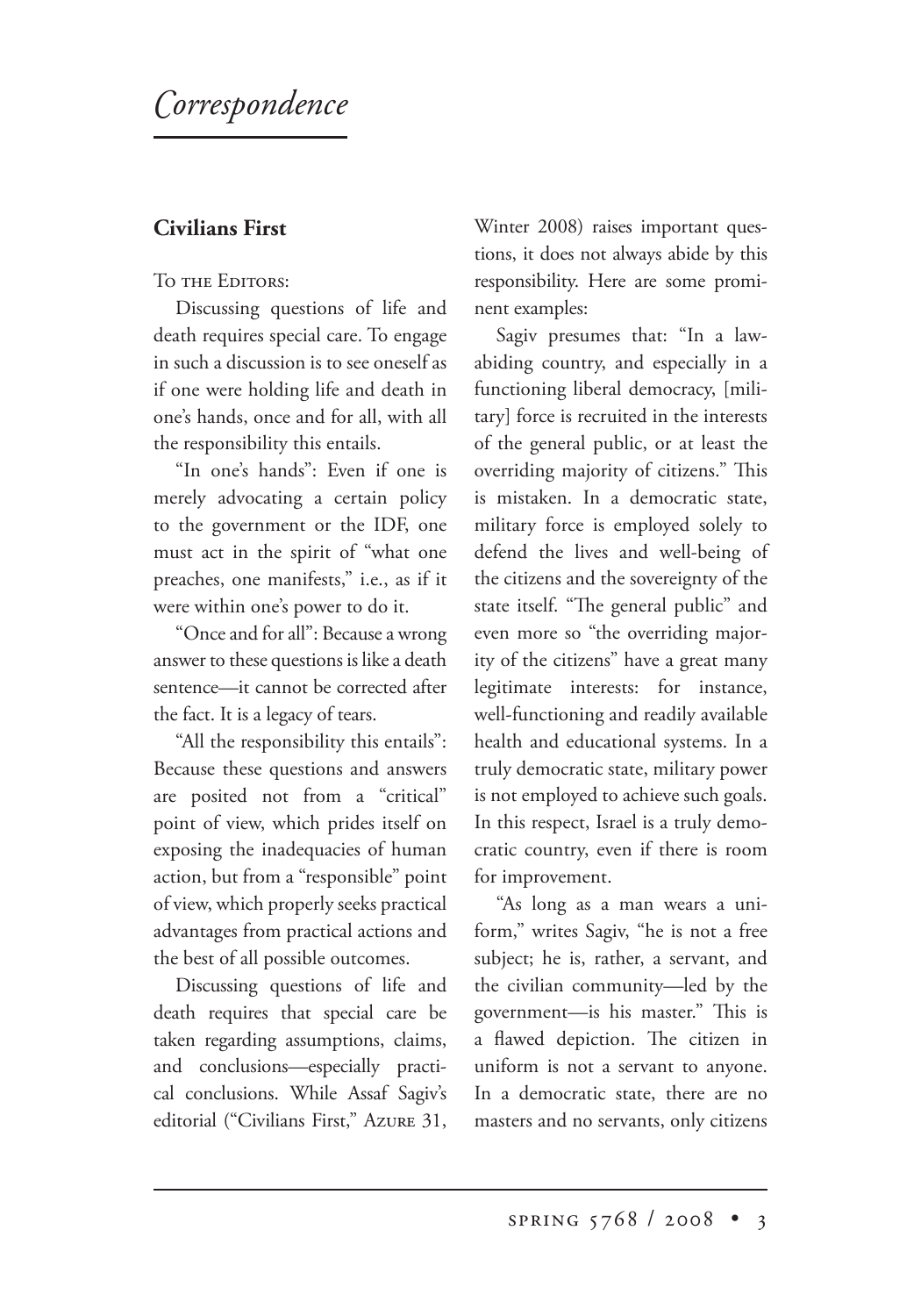who benefit from communal life conducted according to the spirit of "the rule of fairness" (for more on this matter, see "A Jewish and Democratic State," the first part of my book *The Spirit of Man*). It is good to think of these principles in terms of a "social contract" in which all citizens are partners, a "contract" which must meet the standards of fairness, especially with respect to everything touching upon civil liberties. Through their service in both the regular military and the reserves, men and women in uniform fulfill their responsibilities in accordance with this fair "contract." Before being drafted into mandatory service, they benefited from the military protection provided by their predecessors in military service, and, according to the requirements of fairness, they give military protection to those who protected them before and those who will protect them in the future. None of them may be defined as a "servant;" each is considered a partner, fulfilling the role mandated by the fair arrangements that compose a democratic regime.

The differences between these two visions are not merely semantic. They are also evident on the practical level.

"In order to perform its task successfully," Sagiv opines, "the army must often put its soldiers in harm's way, and sometimes knowingly send them to their deaths." It is true that if the soldiers are tools in the hands of their fellows, it is permissible to make use of them, and even to "knowingly send them to their deaths." But in a truly democratic state characterized by the rule of law, one which constantly gives expression to the moral foundations of democracy, soldiers are not "servants," they are not tools, and it is not permissible to make use of them, let alone to "knowingly send them to their deaths." In a truly democratic state characterized by the rule of law, the soldiers fulfill their orders within the framework of a fair contract which demands the successful use of military power. They fulfill their duties in the face of the enemy; that is to say, in dangerous operations; that is to say, in operations in which soldiers are liable to be wounded or even killed. The soldier must act courageously, to the point of mortal danger, but he is under no obligation to march knowingly to his death. In a truly democratic state characterized by the rule of law, soldiers are educated to demonstrate courage and to endanger themselves, but they are not educated to sacrifice themselves or to commit suicide. I have great respect for the heroic behavior of soldiers and commanders who have sacrificed their lives. I do not contend against such heroism, but rather against the claim that it is obligatory.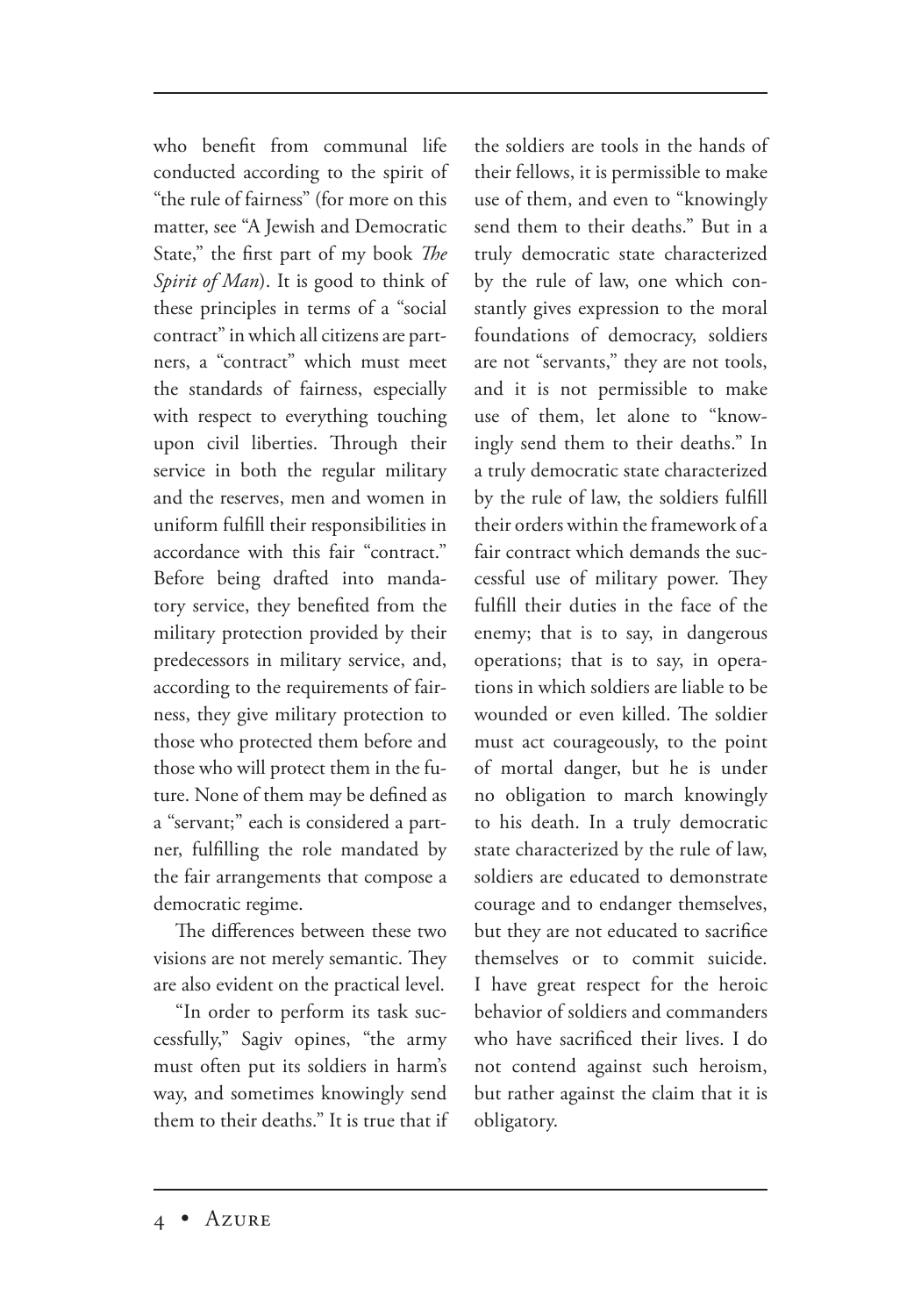Now I move from the negative and critical part of this matter to the positive part, which puts forth principles for the defense of all citizens in a democratic state—among them soldiers and other military personnel.

The first principle, upon which there is no dissension between Sagiv and me, is the principle of "*the duty of self-defense*." (I have dealt with this at length in certain articles which I wrote with General Amos Yadlin on military ethics in the war on terrorism.) This is the obligation of the state to protect its citizens and their political organization (i.e., the state itself) by the effective use of the military (and other governmental institutions) with a constant regard for human dignity.

The second principle, based on the moral principles of a democratic state, is "*the obligation to justify military action in terms of necessity.*" Unlike the first principle, this is not selfexplanatory, and deserves a short introduction. The duty of self-defense means that the state is permitted to endanger the lives of its military personnel only if it has an unassailable justification for doing so, since the state, by its nature, is compelled to provide protection for its citizens, and not expose them to danger. In a truly democratic state characterized by the rule of law, there is only one justification for risking soldiers' lives: "there is no choice." The state is obligated to protect itself and its citizens; there is no way to do so without using the military; military action inevitably endangers the lives of soldiers; and thus, there is no choice but to risk these lives. No weaker reason may justify jeopardizing the lives of soldiers.

The third principle, connected to the values of the IDF (and to the military ethics of every democratic state) is "*the obligation to minimize casualties*." Even in the case of operations in which it is justifiable and necessary to risk soldiers' lives, anyone who makes practical decisions about these actions is required to consider not only policy, planning, and implementation, but also the defense and protection of the lives of the soldiers involved. When considering the constant dilemma regarding the accomplishment of a mission and the safeguarding of human life, the accomplishment of the mission may be more important, and therefore, it may permit the endangering of soldiers' lives; and yet, the value of human life does not disappear in such situations, but takes second place, and demands a persistent effort to prevent casualties.

The fourth principle, also expressed in the values of the IDF, is the principle of "*full responsibility for the well-being of the soldier.*" The essence of the value of "comradeship" is that if the condition of the soldier is so harsh that he is not able to deal with it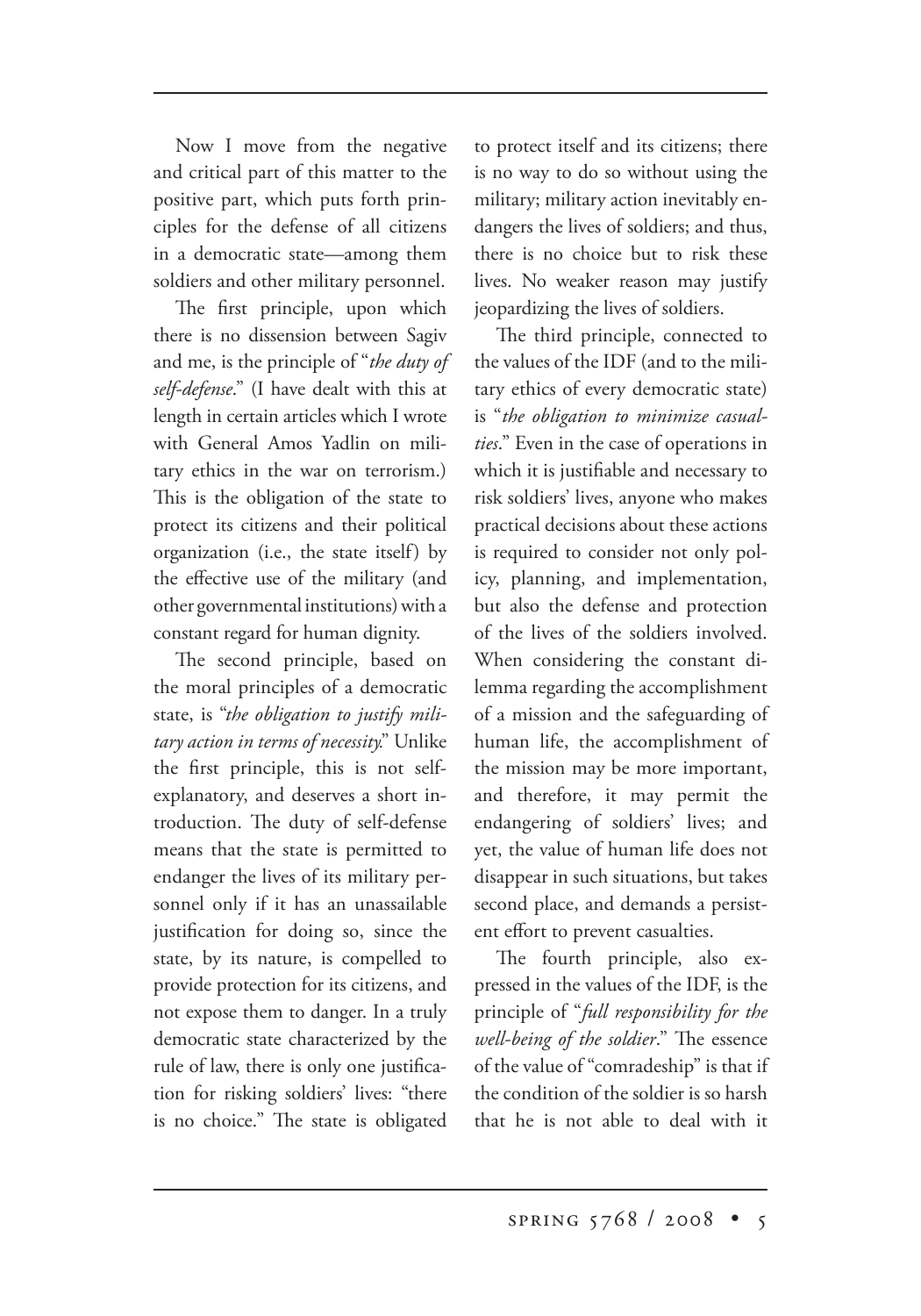himself, his comrades and commanders are supposed to help him. And if the commander cannot do so, then his superior officer is supposed to, and so on. In the end, the IDF is responsible for the well-being of its soldiers and so is the state. This responsibility is at the heart of "comradeship" in different military codes of ethics, including that of the IDF.

To conclude, we will see how these values lead to practical conclusions regarding the Second Lebanon War, Sderot and its environs, and the kidnapped soldiers.

*On the matter of the Second Lebanon War*: First of all, it is the responsibility of the state to protect the lives of its citizens through military action, especially when the citizens are attacked and a meaningful and constant threat is posed to their lives and safety (the first and second principles).

Second, the state has a responsibility to protect the lives of its citizens through military action while remaining obligated to minimize the number of casualties (the third principle). If it is possible to eliminate a threat through air operations that do not risk the lives of soldiers, this must be preferred over a land operation. If the air operations are ineffective, then it is necessary to undertake other actions, namely, land operations.

Under these circumstances, the moral priorities are clear: Preference is given to protecting the lives of citizens under attack. From among the various options for effective military action to protect citizens under attack, the one that ensures the fewest casualties among soldiers is preferable.

Third, the state has a responsibility to make appropriate preparations for the protection of its citizens by various means—including military action—when the danger of an attack exists. As long as citizens are not attacked, it stands to reason that extramilitary ways to diminish the danger exist. Therefore, it also stands to reason that it is inappropriate to undertake military action before citizens are attacked or, at any rate, are about to be attacked (the second principle).

Fourth, as long as there was a constant and serious threat to the lives of the citizens in the northern part of Israel, there was a justification for undertaking military action to protect them, even if it endangered the lives of soldiers (the first principle)—so long as the action was crucial for the protection of the citizens (the second principle). Abdication of responsibility for undertaking this sort of action, under these conditions, is intolerable from both a moral and an ethical perspective.

If a commander justifies his failure to take such actions by invoking his responsibility to protect the lives of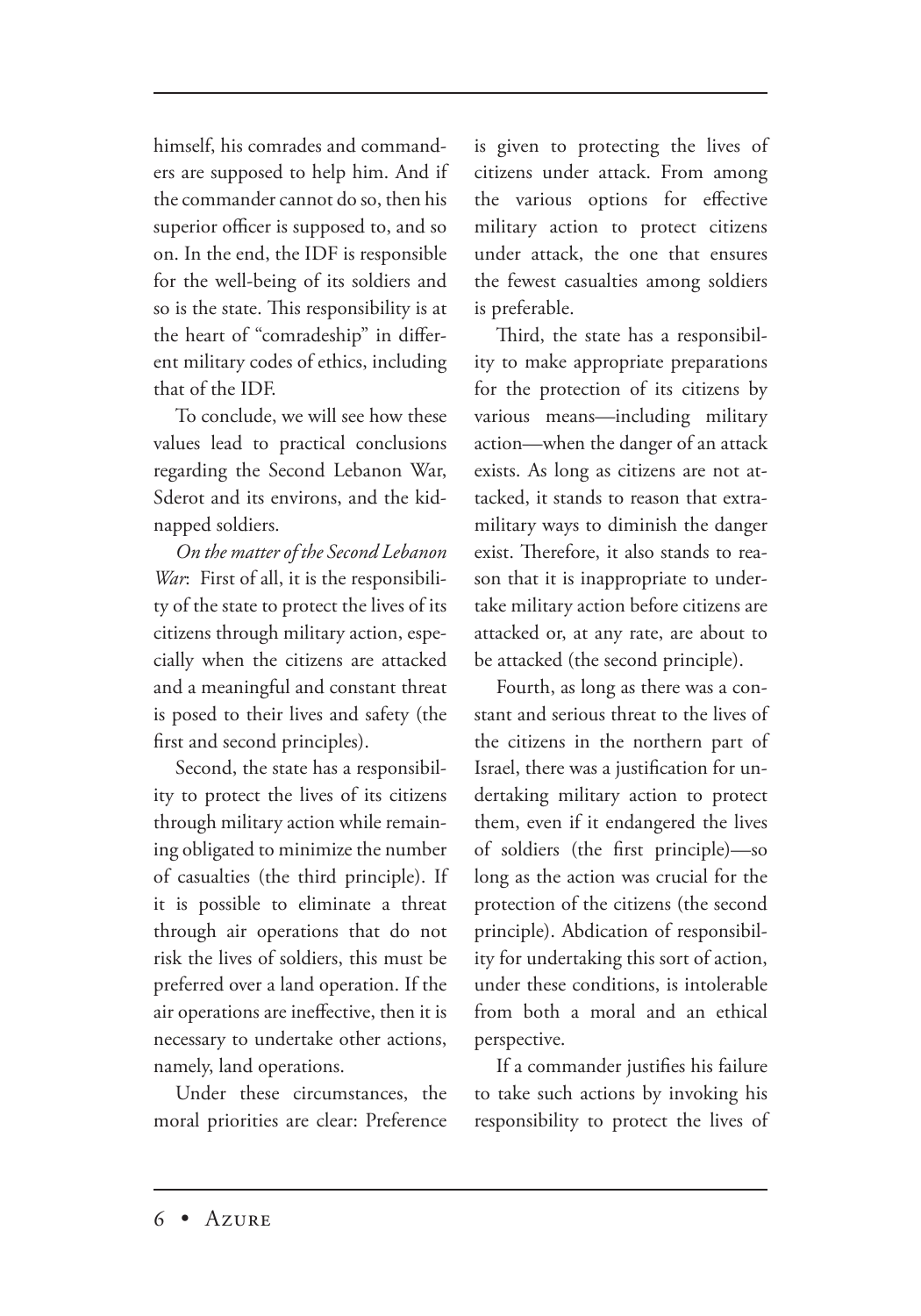his soldiers, he has erred in employing these principles. And yet, it would be an even greater mistake to claim that such a commander "exaggerates the value of human life" (an assertion that I heard not infrequently in connection to the Second Lebanon War). In a democratic state, the value of human life does not change and cannot be exaggerated—it perseveres in all circumstances. What can change along with circumstances is the importance of the mission assigned to the soldiers and the extent to which jeopardizing them is justified.

*With respect to the crisis in Sderot and its environs*: First, Gaza-based terrorism endangers those residing in Sderot and its environs and is therefore within the definition of an attack against the state. Yet the truth must be spoken: The danger to the wellbeing of the residents of Sderot and its environs is extreme, but the danger to their lives is not as serious as that faced by the citizens of northern Israel during the Second Lebanon War.

Second, the state has a responsibility to protect citizens of Sderot and its environs—their lives and their well-being (the first principle). According to the moral principles of a democratic state, it would be outrageous for the state to claim—as it did in its response to the Supreme Court on the matter—that it must fortify the inhabitants without explicitly recognizing the state's responsibility to protect their lives.

Third, the state has a responsibility to protect its citizens effectively, according to its capabilities and in accordance with the entirety of the obligations mandated by the principles we have seen. What does "effectively" mean? These is a complex professional question, and it is unthinkable that those bearing responsibility for defending the citizenry will be asked to act on the basis of popular opinion.

What is a "capability" is also a complicated professional question. Today, there is a consensus that no "capability" is available that can entirely stop the firing of rockets at Israel, since the means required for firing them are extremely basic. Even the occupation of Gaza cannot ensure an end to the rockets, once and for all.

"The entirety of the obligations" also includes the obligations imposed by the second and third principles. If potential military operations cannot significantly improve the defense of the citizens and their safety, but will certainly cause military casualties, then they do not meet the demands of the state's obligations.

*On the matter of the kidnapped soldiers*: First, regarding Assaf Sagiv's comments on the return of the kidnapped soldiers in which he quoted my own words, I want to say explicitly "the obligations with respect to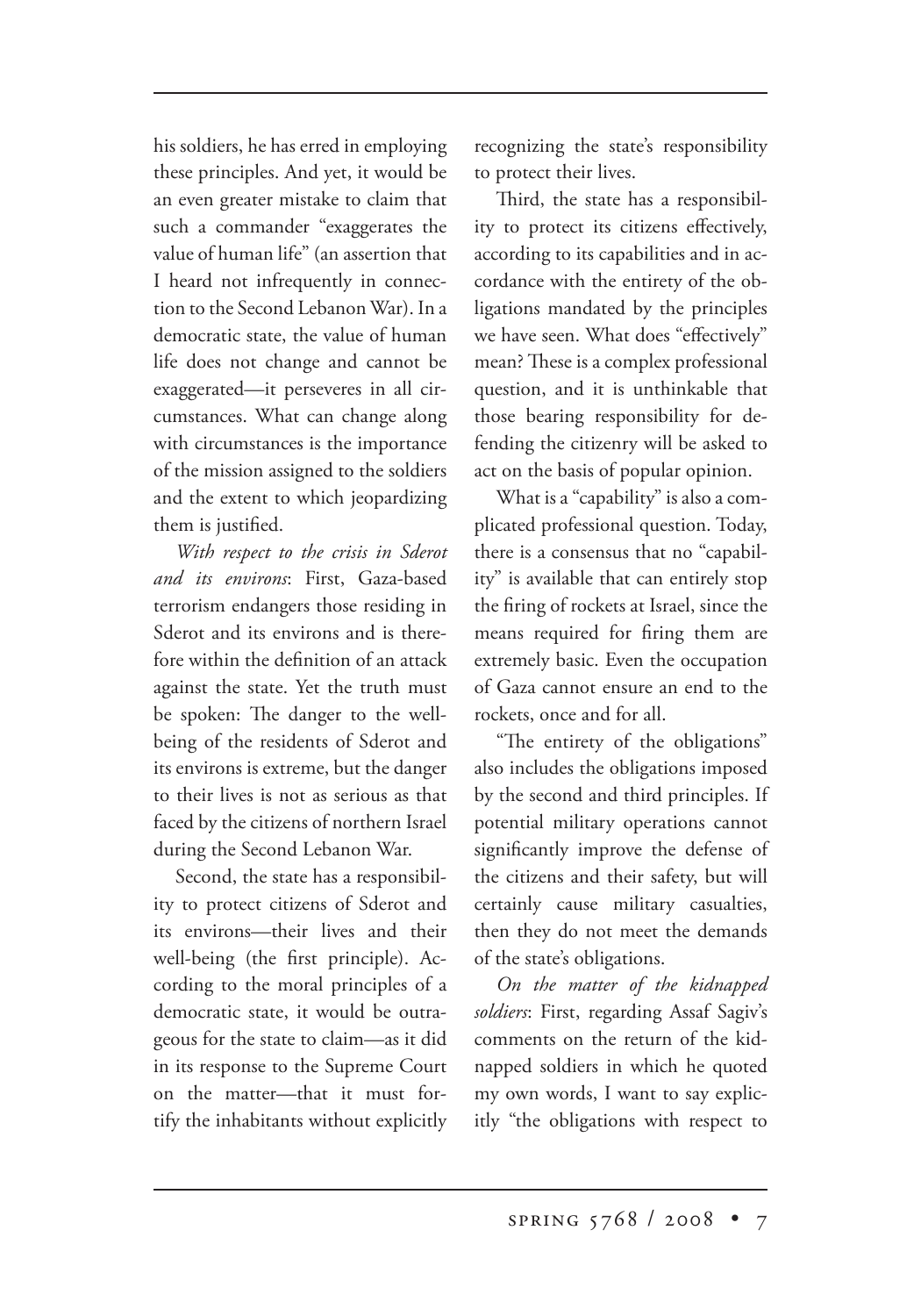each endangered citizen are heavy and profound": I said this with respect to the argument about the state's involvement in winning the release of an Israeli citizen who, as a result of his own actions, was imprisoned in an enemy state. I said that it was incumbent upon the state to secure his release from a dangerous prison, even if it meant engaging in a prisoner swap. (An important aspect of such prisoner exchanges is the degree of danger posed to the lives of Israeli citizens by those who have been freed. Although the danger to the released Israeli person is present and certain, while the danger to the rest of the citizens is only potential and in the future, it is best not to create a serious future threat. It stands to reason that over the past years, the state has learned to take this delicate balance into consideration.)

Second, the obligation of full responsibility for the well-being of the soldier (the fourth principle) demands that the state endeavor to bring home every soldier, whether kidnapped, missing, captive, or even deceased. This special obligation does not exist with respect to civilians, since, after all, the suffering of a soldier is attributable mainly or entirely to the state (or its military representatives), while the private citizen's suffering is not. And even then, the special responsibility with respect to the kidnapped soldier does not reduce the state's obligation to return every citizen of the state from enemy captivity.

And I will add, without further elaboration, that an understanding of the obligation to respect human dignity, and in this, life itself—even when speaking of the lives of soldiers is based in Israel's existence as a democratic state and as the state of the Jewish people.

## **Asa Kasher**

Centre for Military and Strategic Studies, University of Calgary, and the IDF College of National Defense

#### ASSAF SAGIV RESPONDS:

There are many points of agreement between Professor Asa Kasher and myself: I too believe that the discussion of life-and-death questions requires "special care;" I am also interested in living in a truly democratic state characterized by the rule of law and governed by principles of decency and justice; we agree that it is incumbent upon the IDF to conduct itself in a humane and principled manner—not as a senseless war machine indifferent to human life and dignity. And yet, while Professor Kasher's arguments deserve praise for their moral probity, in my view they are riddled with weaknesses, and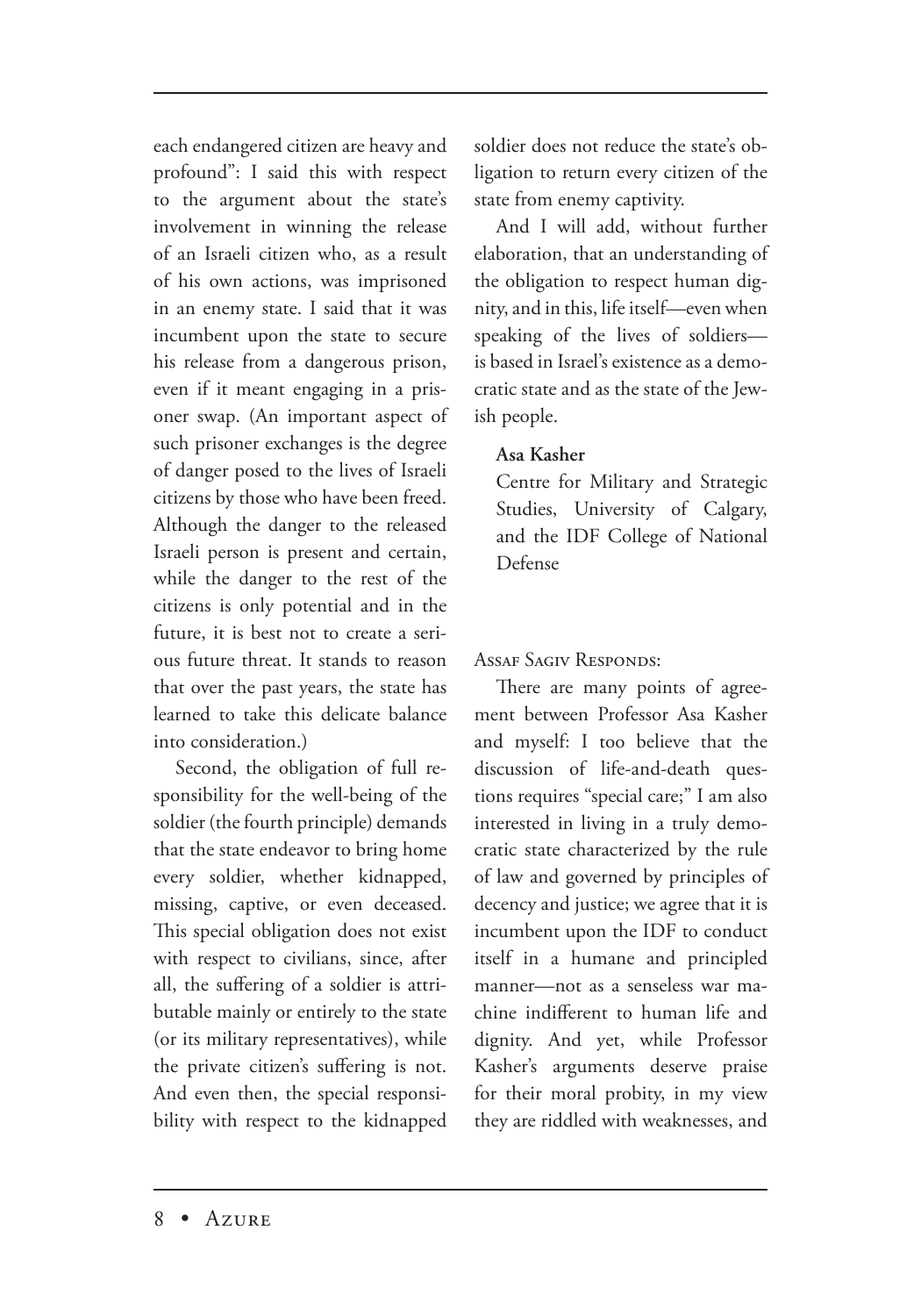I would like to offer my opinion on some of them.

The main thrust of Professor Kasher's criticism is leveled against my claim that soldiers are "servants" of the state. "This is a flawed depiction," he writes. "The citizen in uniform is not a servant to anyone. In a democratic state, there are no masters and no servants, only citizens who benefit from communal life conducted according to the spirit of 'the rule of fairness." This serves as the basis of Professor Kasher's view that military service and its implicit obligations derive from an assumed "social contract" between citizens, soldiers, and the state. According to him, "Through their service in both the regular military and the reserves, men and women in uniform fulfill their responsibilities in accordance with this fair 'contract,'" and therefore, "soldiers are not 'servants,' they are not tools, and it is not permissible to make use of them, let alone to 'knowingly send them to their deaths.'" Professor Kasher emphasizes that soldiers are called upon to act courageously "to the point of mortal danger," and yet, under no circumstances may they be compelled to sacrifice themselves.

All this is well and good: Soldiers should see themselves as active members of the democratic community and not as mindless automatons; the sense of solidarity might imbue them with a fighting spirit lacking in soldiers who act out of fear or material need. In principle, I even accept the distinction between obligating a soldier to display courage and asking him to *knowingly* march to his death. But Professor Kasher's contract theory of military service cannot explain how a truly democratic state justifies placing its soldiers in situations of extraordinary danger, situations which blur the line between endangerment and sacrifice.

Alas, war is replete with these situations. In the fury of battle, commanders are not infrequently compelled to command their soldiers to fight "to the last man." Sometimes they must order their men to storm enemy lines even if many will certainly die. A commander's orders may appear to turn the soldier into, "cannon fodder," but his directives, purpose is to save the greater whole. In certain situations, commanders realize they are sending troops to their deaths, and indeed, sometimes soldiers know they are unlikely to survive an engagement. And yet, in the extreme circumstances of war, the state is compelled to ask its soldiers to die in its service—or at least to act as if they were unafraid to do so.

The long and bloody history of organized state violence demonstrates this stubborn and ever-present necessity. The Allied landing at Omaha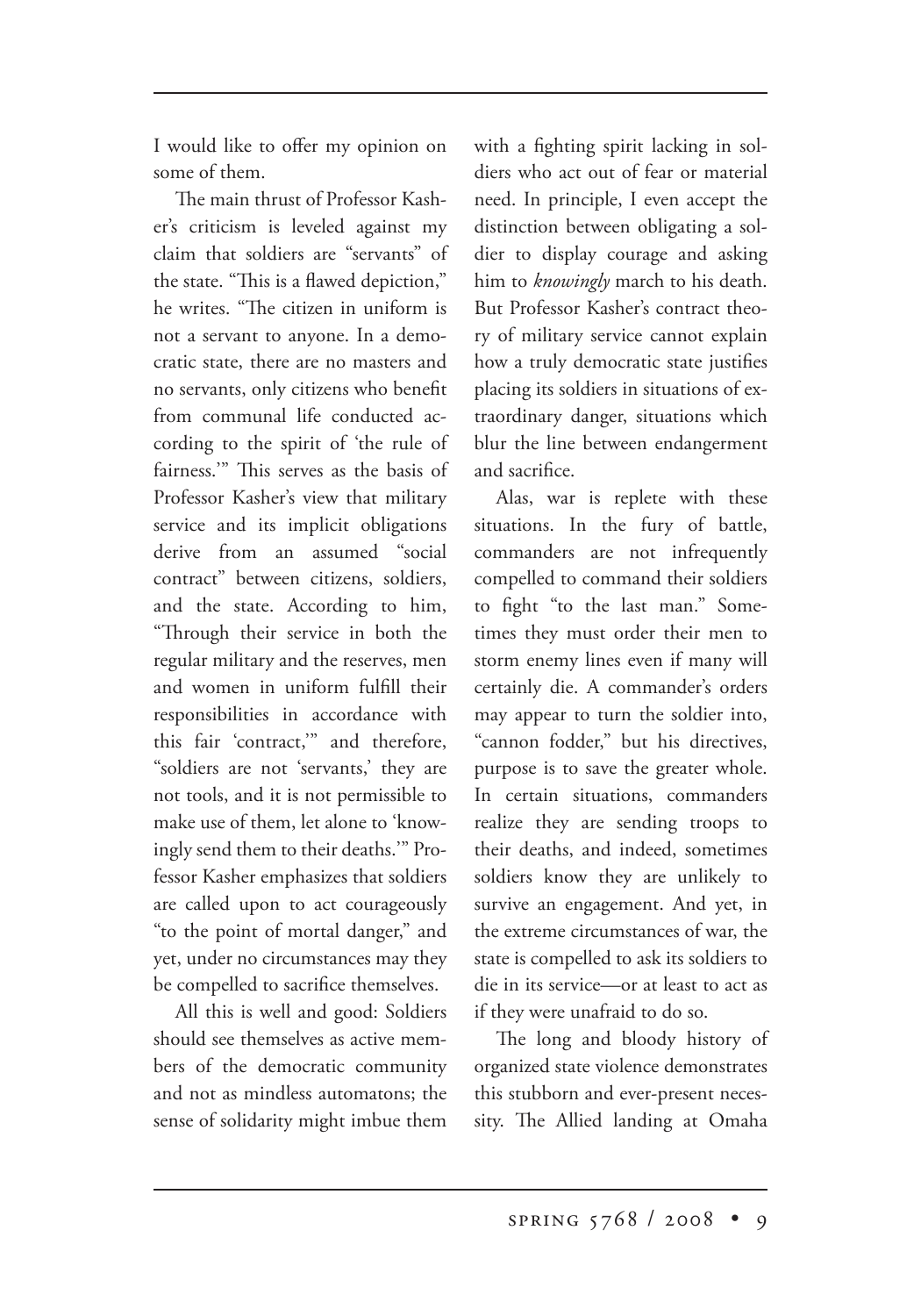Beach, June 6, 1944, is one example. Knowing the strategic significance of that six-mile strip of waterfront in northern France, the Germans fortified it heavily. The bluffs rising from the English Channel were embedded with pillboxes and bunkers; the beachhead was studded with tank traps and barbed wire, and every inch covered by artillery fire: "Everything the Germans had learned in World War I about how to stop a frontal assault by infantry Rommel put to work at Omaha," writes Stephen Ambrose in *D-Day, June 6, 1944: The Climactic Battle of World War II.* "There was not one inch of the beach that had not been pre-sighted for both grazing and plunging fire."

The Allied high command more or less anticipated what awaited its soldiers on Omaha Beach and was reluctant to force a landing there. But the objective had to be taken: Were the Allies to avoid Omaha, their invasion force would be split and vulnerable to Nazi counterattack. The beach was stormed and the butcher's bill was steep, reaching proportions that even the Germans doubted the Allies would pay. Ambrose quotes the astounded reaction of one of the defenders: "They must be crazy,' Sergeant Krone declared. 'Are they going to swim ashore? Right under our muzzles?'" And indeed, the American soldiers were torn to shreds by unceasing machine gun and artillery fire as they emptied out of their landing craft. Mangled corpses floated in the surf and littered the dunes. Still, the landing continued in force, wave after wave. Robert Walker, an American commander at Omaha Beach, recalls that the scenes of carnage elicited the words of Lord Alfred Tennyson's "The Charge of the Light Brigade": "Cannon to right of them/ Cannon to left of them/ Cannon in front of them/ Volley'd and thunder'd…. Theirs not to make reply/ Theirs not to reason why/ Theirs but to do and die."

Nearly 2,400 American soldiers gave their lives at Omaha Beach, and their sacrifice was not in vain: At day's end, more than 30,000 Allied soldiers occupied the beachhead. Would the landing have succeeded if the American commanders had heeded Professor Kasher's "special care" in matters of life and death and avoided knowingly sending men to their deaths? The final answer lies with God-but I can hazard an educated guess.

The brutal logic of sacrifice not only sealed the fates of the young men on Omaha Beach; it left its indelible mark on the IDF as well. Indeed, some nations owe their very existence to sacrifices on the battlefield. But political theory of the sort employed by Professor Kasher cannot recognize or accept this hard fact. While social contract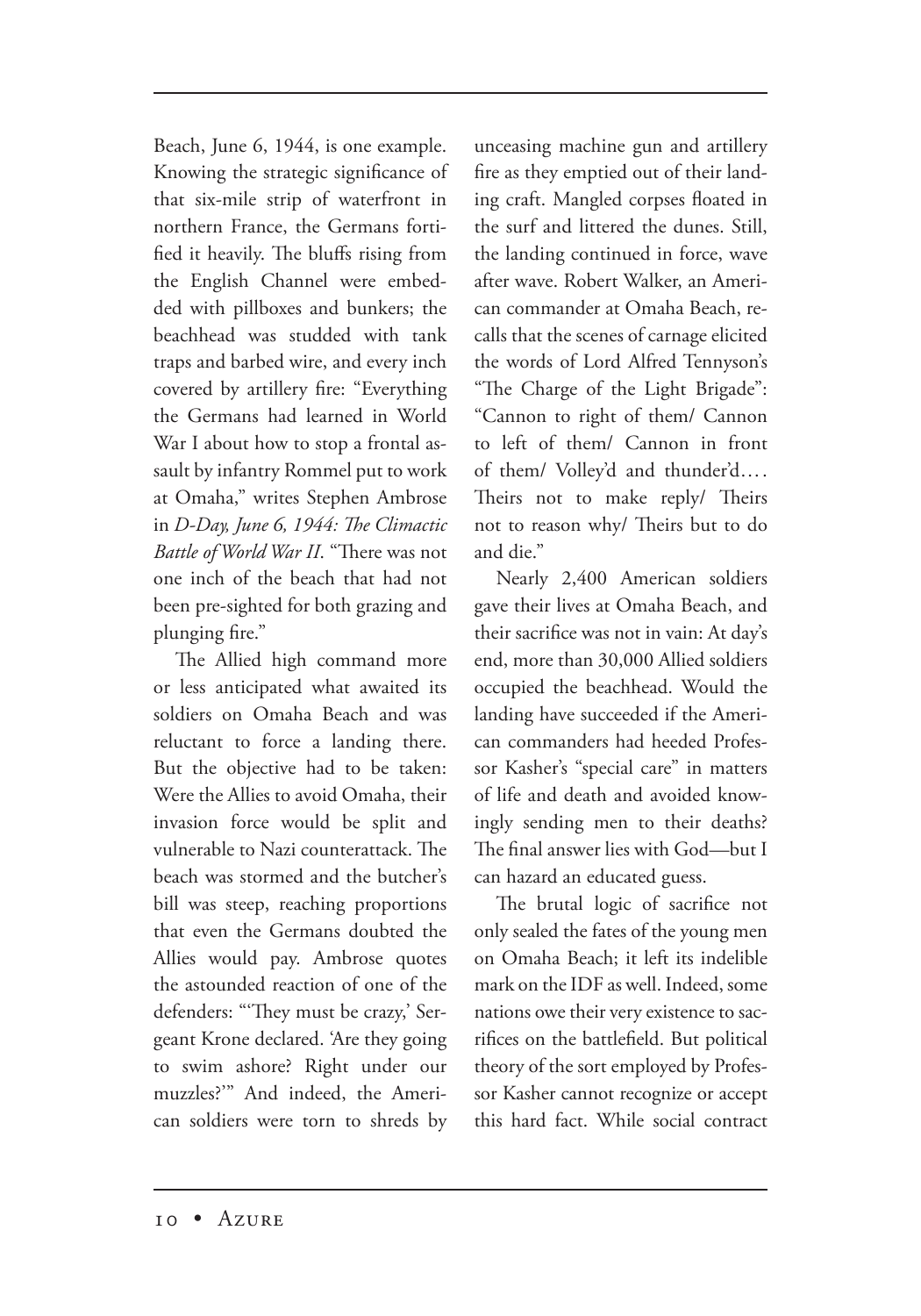theory might produce enlightened legal constructs and progressive ethical stances, it cannot give a reasonable account of what Michael Walzer calls "the obligation to die for your country." If the political community rests on the foundation of a "fair contract" between rational partners, and if one of its main purposes is the protection of the rights of the individuals who live in it, how can the state deny its citizens the very thing for which it was established in the first place—their safety and well-being? This difficulty, which caused not inconsiderable problems for Hobbes and Locke, is one of the most glaring weaknesses in liberal theory in general and social contract theory in particular.

Soldiers "are not tools," writes Professor Kasher, and he is entirely correct: Soldiers are human beings, and their lives are just as valuable as the lives of civilians. And yet, one should not forget the deep, fundamental, and resounding difference between the military and civilian spheres: The civilian is a free man; he benefits from basic rights that the state cannot appropriate; he may—if he so desires—devote his entire life to just one purpose: himself. The soldier, on the other hand, dedicates his life to a goal much larger than his own existence, and in pursuing this a substantial part of his freedom is taken

from him. His being—physical and spiritual—is conscripted to protect the state from its enemies.

There are those who claim that conscription is a moral scandal, that there is something despicable in the very idea of harnessing human beings to the oppressive mechanism of the military. But armed service does not necessarily strip men of their humanity. One could, and indeed should, view military service as an opportunity to build character, exceed one's implicit bounds, and maybe even participate in an important and worthwhile struggle. The soldiers who gave their lives in the storming of Omaha Beach, just like those who fought against fascism, communism, racism, and religious extremism were not masters of their own fates—but does this make their sacrifices any less noble?

# **Israel's Electoral Complex**

TO THE EDITORS:

The article "Israel's Electoral Complex" by Amotz Asa-El (Azure 31, Winter 2008) has two great virtues. It is theoretically correct insofar as any political theories about the political consequences of particular institutions can be correct, and it is a firstclass analysis of what might be called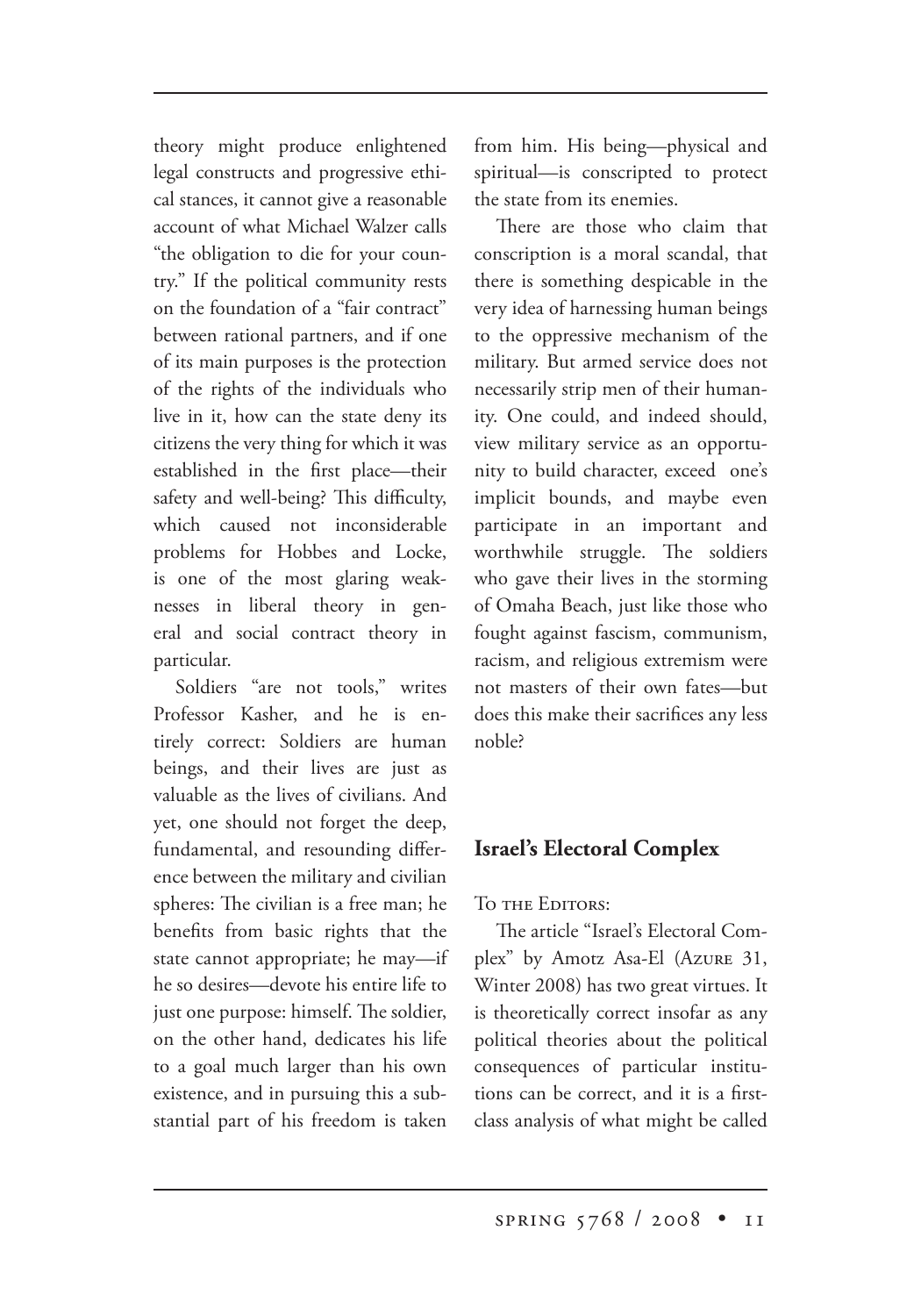the effects of a proportional representation (PR) system on a society whose social composition is both divided and dividing. And, while there is of course no last word in such matters (and one might criticize the author for being a little unfair to the issues and principles of PR), if there is not a consensus there is at least considerable agreement among political scientists about the negative consequences of PR's practice.

The question, however, is whether the author's prescription for a cure is likely to have the desired effects. In my own view, in the unlikely event that Israel adopts a "first past the post" system, it would not be as beneficial in practice as Asa-El suggests in theory. There are several reasons why I say this. In order for even the most straightforward and simple plurality systems to promote coalitional politics and positive pluralism, there are sub-institutional and social prerequisites that must be met, but which are unlikely to be found in Israel today. While the author has argued very convincingly that PR is responsible for the political mess in which Israel finds itself, I would question whether Israel would be able to appreciably improve conditions by changing to a "first past the post" system. The accomplishment of the changes sought by institutional means would require a number of prevailing conditions, the prospects of which are not very propitious at the moment.

First there is the general problem of whether democratic political institutions can reasonably be expected to cope where society is so socially and culturally divided, especially when social and cultural differences are only intensified under conditions that generate a garrison state. Whatever the reforms proposed, the most likely result will be the continuation of what might best be called a politics of negative pluralism, by which I mean a democratic process that reinforces rather than ameliorates localism, parochialism, demonization of the opposition, and extremism. Whatever the constitutional form, under such extreme social conditions, democracy provides opportunities for the mobilization of support by political leaders adept at raising interests to the level of principles, the latter infinitely more difficult to negotiate by parliamentary bargaining, no matter the structural form.

Second, if my assumptions about the social composition of Israeli society are correct, fiddling with institutions is more likely to cause bizarre institutional combinations in practice if not in theory. While I agree that PR magnifies rather than ameliorates differences—and for the reasons that the author gives—it seems to me wishful thinking to assume that once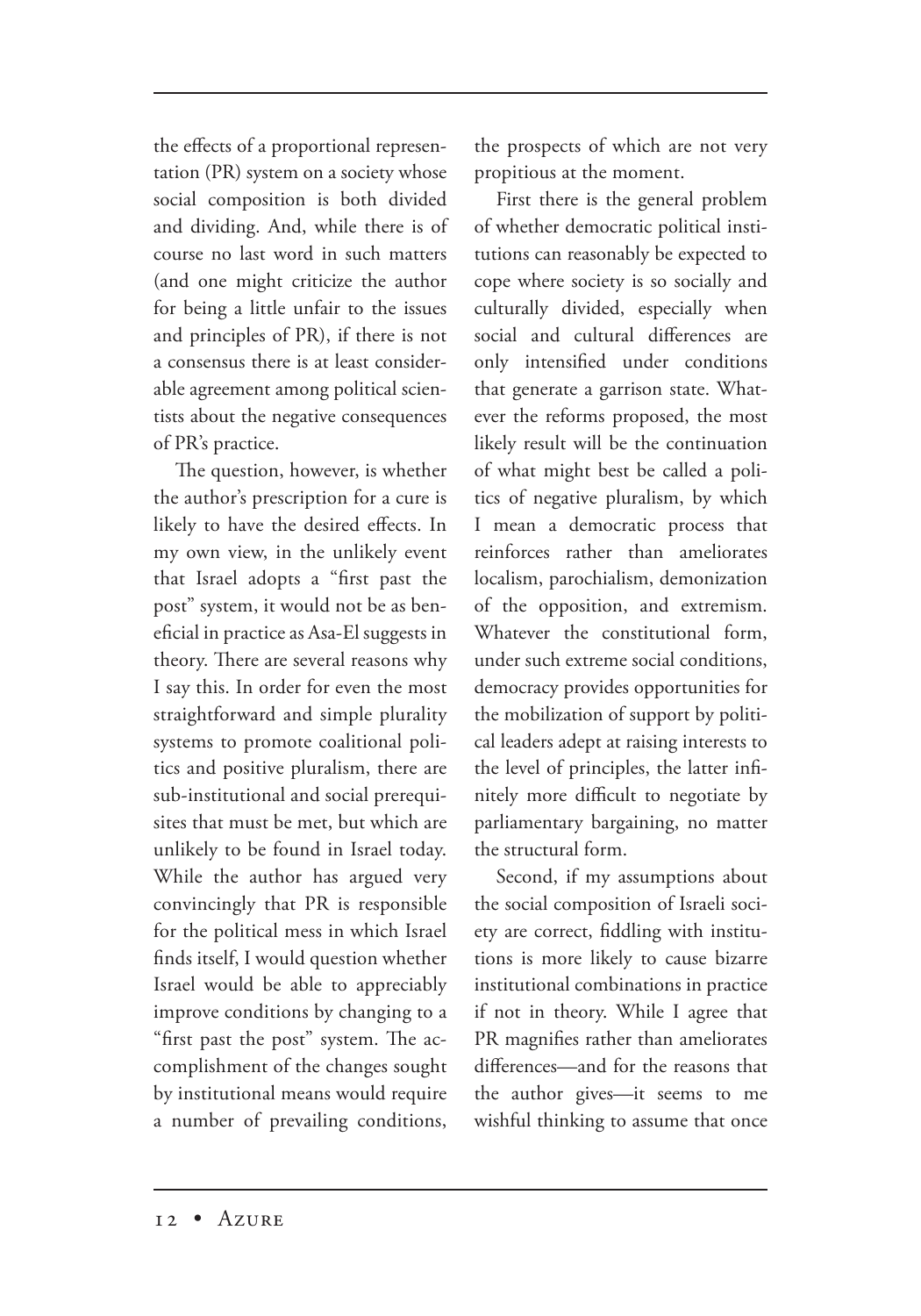these differences exist, shifting to a "first past the post" solution can be made to work.

My doubts are magnified by the absence of what I referred to above as sub-institutional instruments. "First past the post" systems do not work well unless there are two large coalitional parties whose membership differs mainly at the fringes, so that the pull of party competition never gets too far from the center. For that to happen, there needs to be a mobilization of the electorate into effective constituency parties able to deliver big battalions of the vote and isolate fringe parties. In turn, this requires strong party discipline within parliament and without, something which is notably absent in Israel, at least to my mind.

Finally, among the problems facing those who would reform the present system in Israel, one also might mention the decline of socialist and secular alternatives that once served to balance the kinds of social inequities which attend virtually all liberal market economies—a decline which creates a vacuum which in no small measure religious groups have been quick to fill. Although this phenomenon is by no means restricted to Israel, the monopolistic tendencies of religious authorities are perhaps more entrenched there than anywhere outside of the Muslim

world. This is not exactly a condition for an effective and well-functioning "first past the post" system. For, above all, what is required is fairly broad agreement or consensus around "Enlightenment" principles that give concrete substance to "rationality" within a framework of "democracy" or "freedom," and which take the visible form of proximate choices which define with reasonable transparency acceptable and clear policy alternatives and their likely consequences. The fact is that parliaments work best where the bulk of business is mundane if not trivial, in the sense of being non-threatening to various groups that effectively convert interests to non-negotiable principles which they then proceed to negotiate, but on their own terms.

In my view, Israel has so few possibilities for putting in place the subinstitutional requirements for making a "first past the post" system work that even the effort to do so is likely to provide a field day for religious extremists who know how to manipulate history and exploit deviance in the name of rights. Add to the mix the rights of Israeli Arabs, and one wonders how on earth institutional reforms could even begin to resolve some of these political difficulties. Indeed, I wish I could believe that by changing from a PR to a "first past the post" system Israel could effect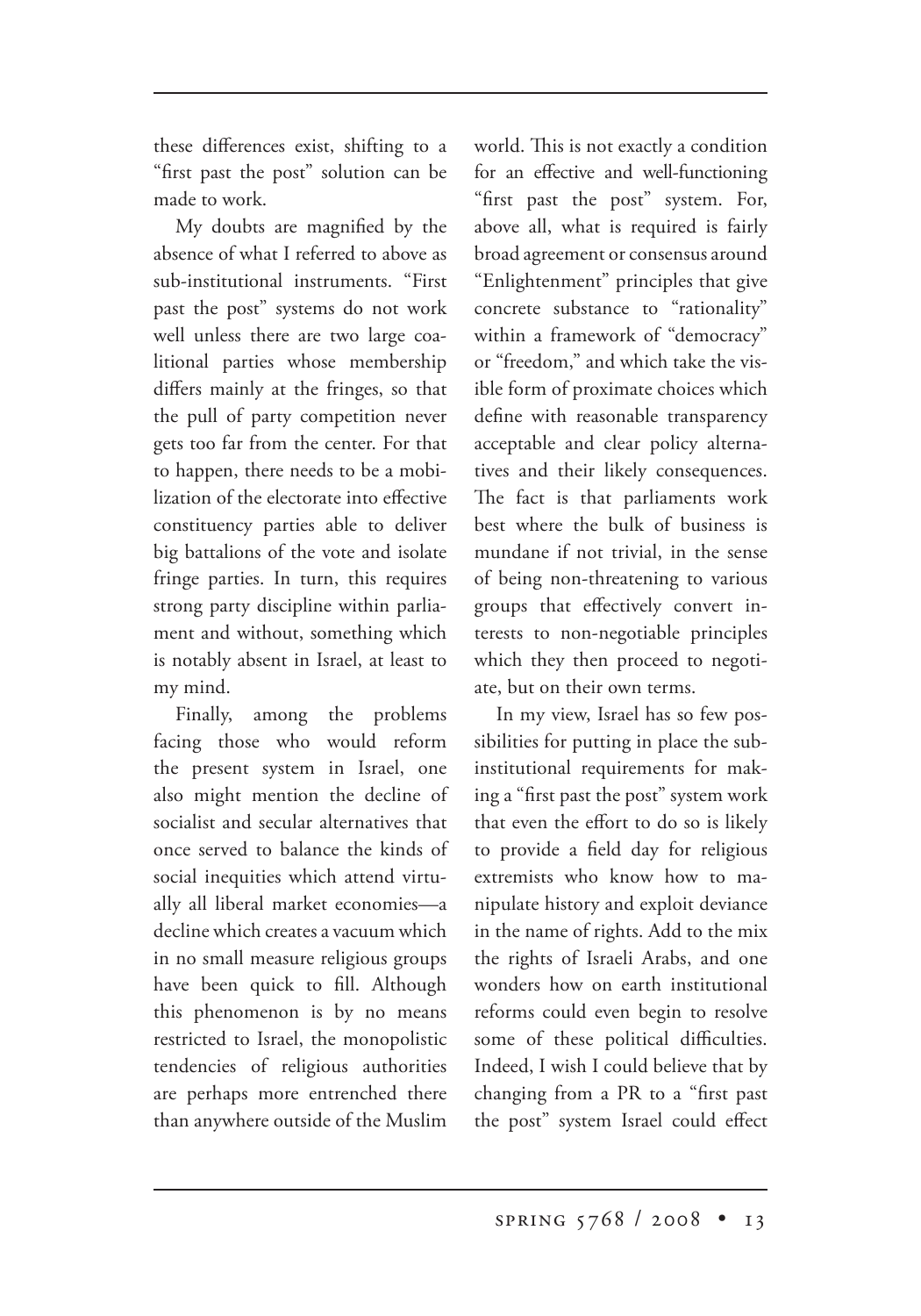the changes the author would like; however, given not only the depths of parochial commitments, but also the complicated strategies of the players, for whom little is as it seems, combined with the consideration that the more successful politicians are adept at playing several chess games simultaneously, I remain both skeptical and sad. Moreover, I am concerned that attempts to resolve the difficulties involved in Israel's populist democracy would, instead of producing an elective elite (another requirement of "first past the post" systems), provide opportunities for those who in an age of mass mobilization and media manipulation are the most cynical in playing to the lowest common denominators in the electorate.

So, while I think the author is correct in theory, it would seem that in practice PR in Israel has already done its dirty work and accomplished it effectively, which raises the interesting question of whether or not institutional reversibility of the kind that Amotz Asa-El has in mind is even possible. (Experience in France, where successive governments have tinkered with various forms of PR, has shown that the results are not encouraging.)

In sum, as a fact of political life, PR has fed differences, generated fringe extremist piety, and turned enough people off from politics altogether that the institutional change favored by the author is not in my view likely to have the desired effects—not until it is preceded by a more fundamental and realistic re-assessment of political values and practices. This would perhaps argue for something Israel has never to my knowledge really had—a constitutional review in a constituent assembly whose outcome would define the kind of state Israel wishes to become rather than what it is, and the content of which would be embodied in a written constitution. Only in this way can the issues of representation be articulated so their meanings become clear. But is such a constituent assembly even possible given present political differences and as well the pressure of outside enemies? Can a garrison state like Israel (which is so not by design but by force of circumstances) do much more than limp along from big crises to small ones and back again? Can it escape from a crisis politics that has become a thing in itself and which promotes opportunities for corruption and manipulation afforded by a politics of brinkmanship? So far, Israeli politics has succeeded in pulling rabbits out of the parliamentary hat. So far, no one has quite had the power to take Israel over the brink. So far, there has been a crucial pullback factor in Israeli political life—a form of Russian roulette in which one is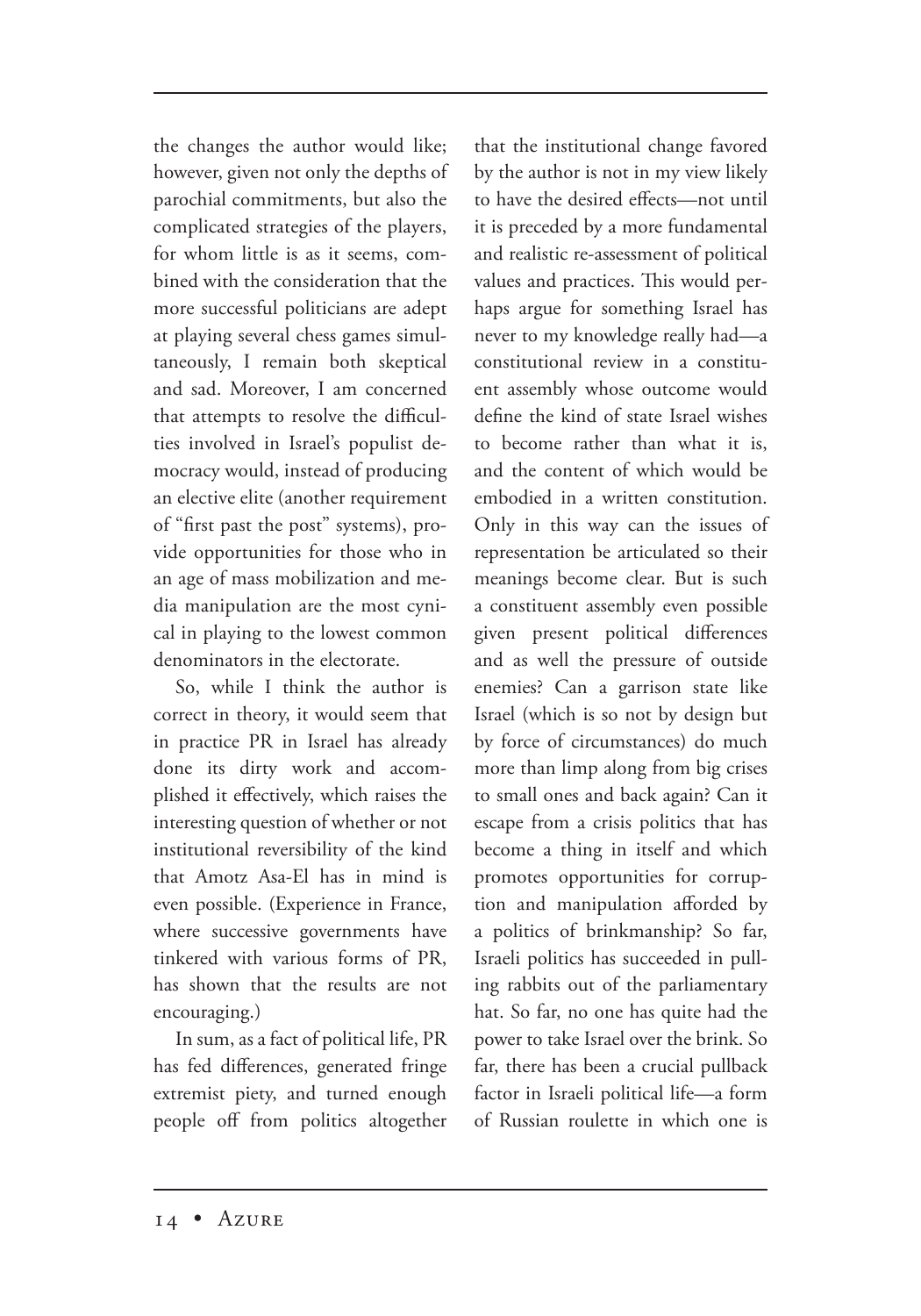never sure whether the bullet is blank or real. But this may also result in a politics of the last instance. How then to resolve the difficulties of such a political system? I wish I knew. And I also wish I knew enough about Israeli politics and society to even begin to offer constructive criticism.

**David E. Apter** Yale University New Haven, Connecticut

TO THE EDITORS:

The electoral reform proposed by Amotz Asa-El is necessary but unlikely to happen until Israel is blessed with a leader willing to risk his political life for the good of the country. Even if such a leader were to emerge, he would be well advised to follow the example of Charles de Gaulle.

The electoral system of the Third French Republic contributed to the country's political instability and decline, which culminated in the humiliating collapse of June 1940. De Gaulle is said to have recalled with horror that president Roosevelt had told him in a meeting: "How can I take your country seriously when the name of its prime minister changes too often for me to keep track?" After the war, de Gaulle was determined to make France governable, but the political parties made his life impossible. He eventually slammed the door, mistakenly assuming that "the people" would beg him to come back. It took the Algerian War for de Gaulle's wish to come true, after twelve years of exile in Colombey-les-Deux-Églises. De Gaulle was able to establish a new political regime because he bypassed the corrupt and ineffective political establishment of the Fourth Republic (which was a mere continuation of the Third) with two referendums, one in 1958 for the adoption of a new constitution, and one in 1962 for the direct election of the president and the de facto establishment of a presidential regime. For an Israeli de Gaulle to bypass the Knesset, he would have to submit his electoral reforms directly to the people through referendums. But the Knesset will not pass a law allowing the use of referendum if it knows that the purpose of this law is to reform the electoral system (let alone establish a strong and stable executive branch). This is why the Knesset did not pass a referendum law in 2005: It feared that the Israeli electorate might reject Ariel Sharon's plan to unilaterally withdraw from the Gaza Strip and northern Samaria. Now that the "disengagement" of 2005 is behind us and no major or dramatic decisions are in sight, submitting a referendum bill would not raise the Knesset's suspicion and might therefore have a chance of being adopted. It is not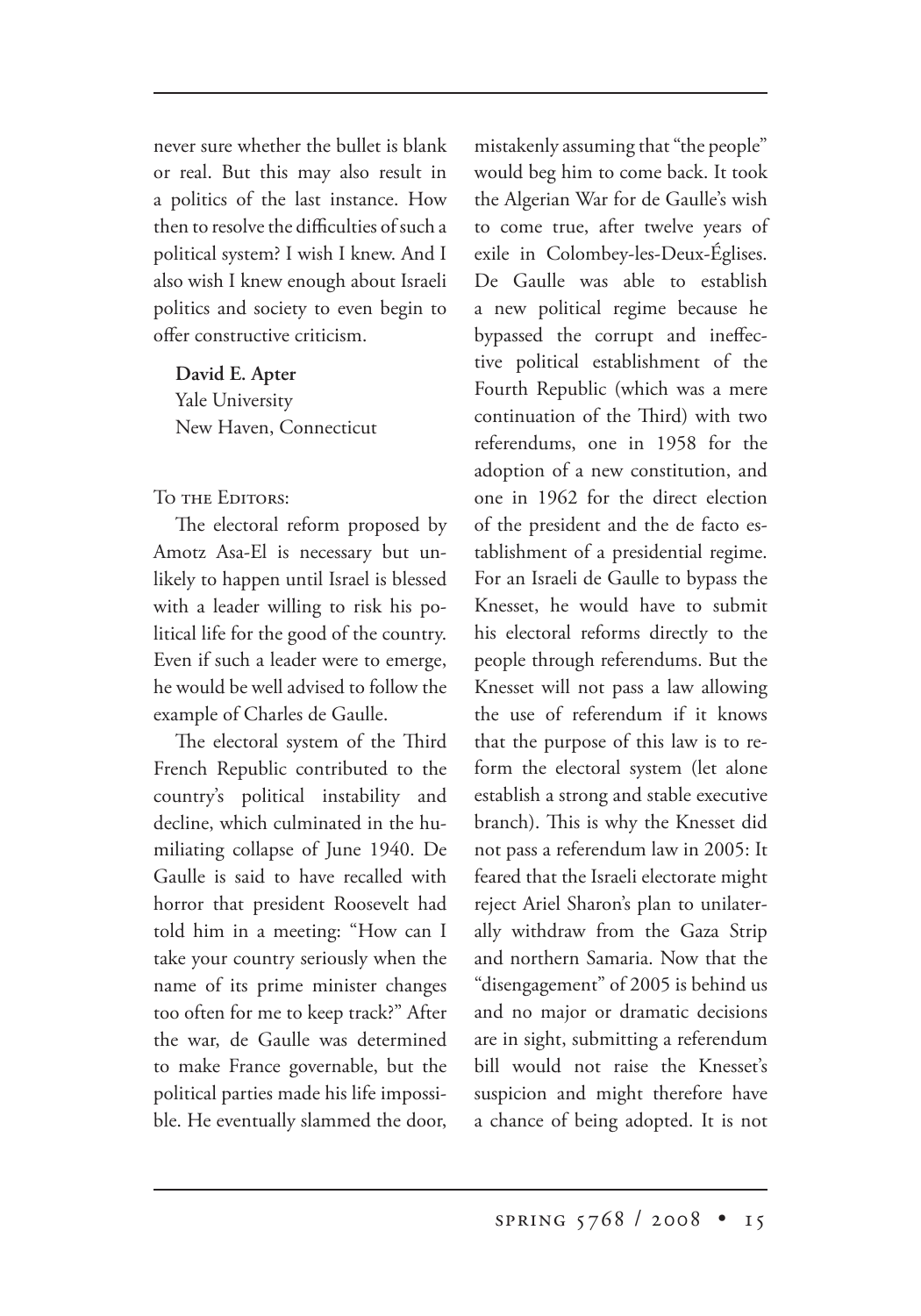enough to hope for a great leader to emerge. One has to lay the groundwork for such a leader to be able to bypass the Knesset and thoroughly reform Israel's political system. Israeli lawmakers who understand the urgency of reforming our electoral system and who have the courage to take a political risk need to work toward the adoption of a referendum law while no major reforms or fateful decisions are on the table.

## **Emmanuel Navon**

Tel Aviv University and the Institute for Policy and Strategy, IDC Herzliya

# **e Future of Kurdistan**

TO THE EDITORS:

Michael J. Totten has written a heuristically thoughtful article on the future of the Kurdistan Regional Government ("No Friends But the Mountains," Azure 30, Autumn 2007). As a longtime student of the Kurdish struggle for self-determination in the four main states the Kurds inhabit (Iraq, Turkey, Iran, and Syria), and author of, among other books, *The Kurds* Ascending: The Evolving Solution to the *Kurdish Problem in Iraq and Turkey*, I agree with most of his assessments. However, I would like to take issue with a few points he has raised.

Totten repeatedly stresses how much the Iraqi Kurds love the Americans. Yes, but. Although the United States indeed remains widely popular in the Kurdish Autonomous Region, it is with a background caveat, reminding all that the Kurds were betrayed twice before by the United States, in 1975 and 1991, and might be betrayed again. Indeed some Kurds began to fear the worst when *The Iraq Study Group Report*, released in December 2006, also suggested that the hard-won Kurdish federal state might have to be sacrificed to the perceived need for a re-established, centralized Iraqi state. Fortunately for the Kurds, the Baker-Hamilton recommendations failed to be adopted by the Bush administration. However, their mere consideration illustrated how tenuous future American support might be.

The Kurds have offered the United States a large, permanent military base in their territory because it would guarantee them protection from their hateful neighbors. Totten writes that such a base would offer the United States what it needs "without walking into the minefield of regional politics." But would it really be in the long-term interest of the United States to have a colonial-type outpost surrounded by a huge, hostile majority in the Middle East? The United States should not let facile arguments about its supposed national interests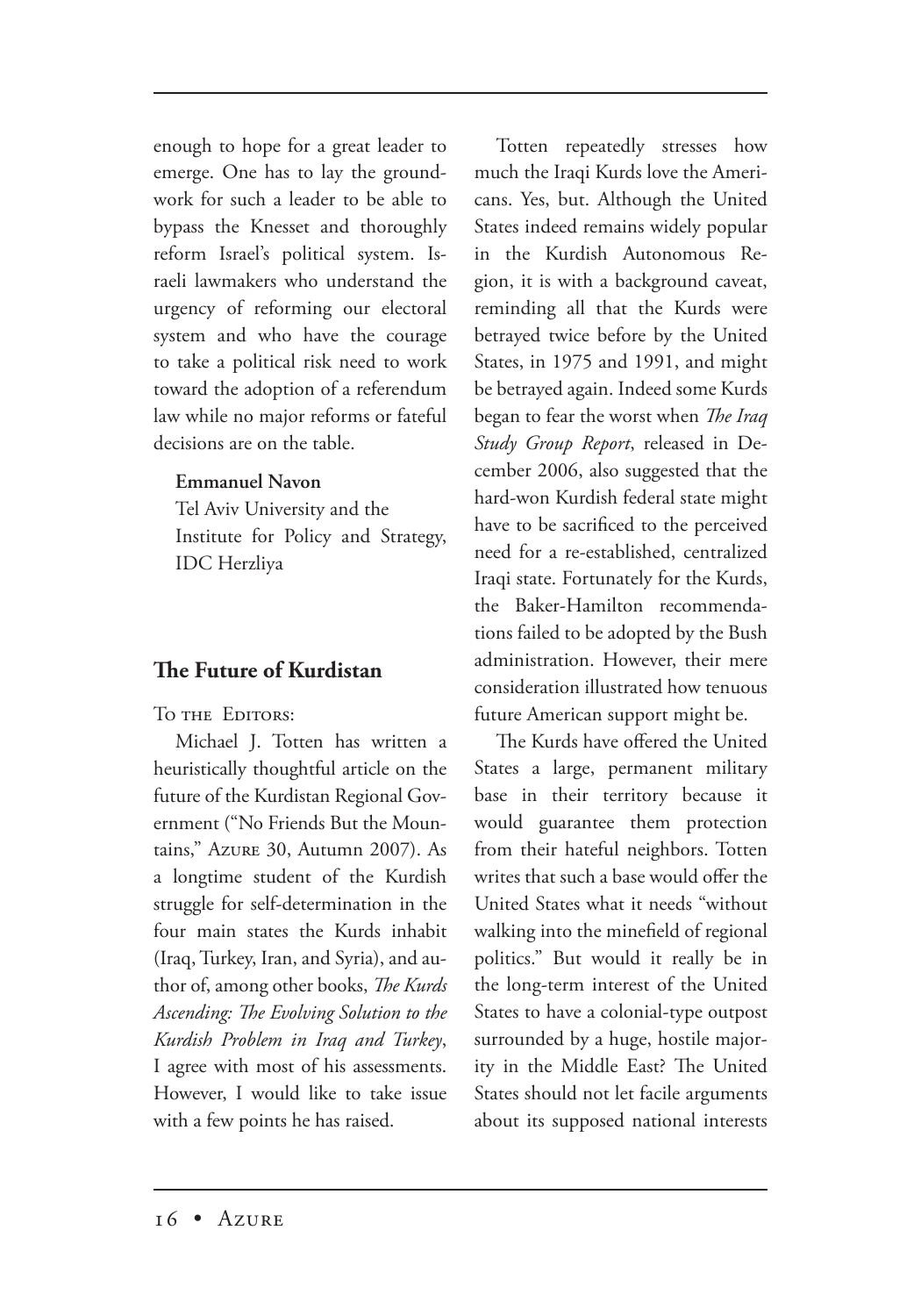and moral duties concerning the Kurdistan Regional Government deceive it into taking on a debilitating long-term commitment. It would be far better for the Kurdistan Regional Government to come to a permanent agreement with its neighbors Turkey and Iran through astute diplomacy and patience. The United States can play a useful role in helping to effect such an outcome by being patient and by understanding the needs and fears of all the involved parties.

As I write, there is much speculation about possible Turkish intervention in northern Iraq designed to root out the supposedly terrorist Kurdistan Workers' party (PKK). The PKK continues periodically to strike Turkey from safehouses in the rugged mountains of Iraqi Kurdistan. Turkey, however, would be likely to accomplish little by intervening in northern Iraq (or in Kurdistan) for several reasons: (1) interventions in the 1990s accomplished little; (2) Turkey would be likely to simply get bogged down, like the United States has, in Iraq; (3) intervention would largely reverse Turkey's historic and domestically very popular decision of March 2003 not to intervene in northern Iraq; (4) PKK raids on Turkish targets are also emanating from the PKK's bases in Turkey, such as in Tunceli (Dersim); (5) the Kurdistan Regional Government has made it clear that it would militarily resist any large-scale Turkish intervention; (6) intervention might also lead to an unwanted clash with the United States; (7) given Turkey's strong criticism of Israel for intervening in Lebanon in August 2006, Turkish intervention in northern Iraq would look hypocritical, especially since Hezbollah's explicitly announced goal was the destruction of Israel, while the PKK has never claimed that it wishes to destroy Turkey, and indeed, in recent years, the PKK's stated goal has been to secure true democracy for the ethnic Kurds within Turkish territory; and (8) Turkey's intervention would probably hurt its European Union membership chances very badly. Based on all these factors, it would seem that only small border incursions, cross-border shelling, and air attacks would be considered. (*Editor's note: Turkey undertook limited action in northern Iraq this past fall.*)

Furthermore, the legal and political condition of the Turkish Kurds is changing dramatically. Long gone are the days when they were dismissed as mere "mountain Turks" and the very term "Kurd" was treated as a kind of four-letter word. The Turkish Kurds no longer scare so easily and feel freer to express themselves. What has given rise to this new awakening? Despite Totten's assertion about "the moral corruption from the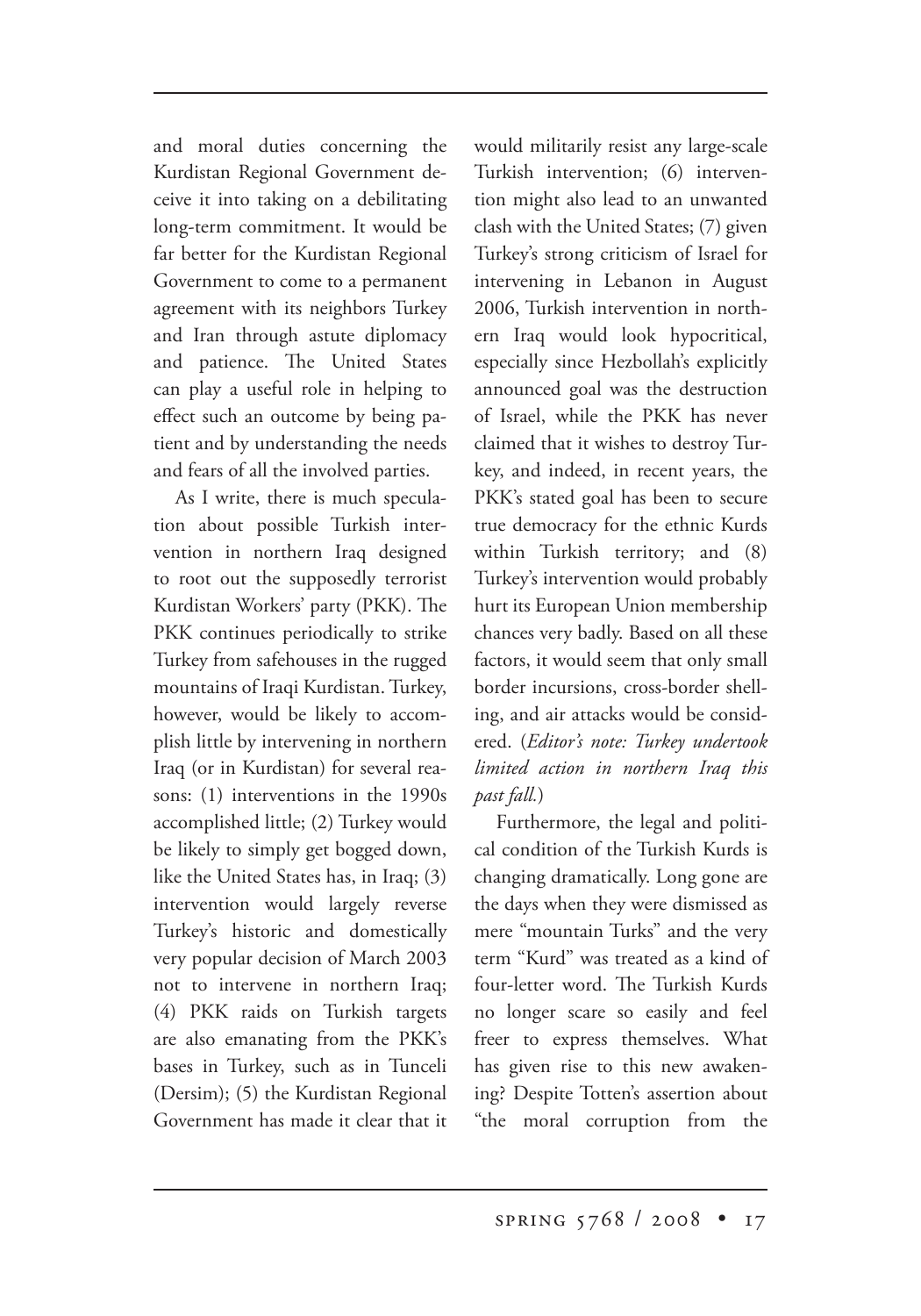likes of the PKK," a recent trip to Diyarbakir, the unofficial capital of Turkish Kurdistan, found no Kurd wanting to criticize the rebel PKK and its imprisoned leader, Abdullah Ocalan. Rather, there is pride that the PKK was a formidable force that came close to successfully challenging the Turkish state. In more recent years, the belief is that since the PKK has repeatedly shown a willingness to engage peacefully in the political process, the onus is now on the Turkish state to respond positively. Effectively barred from entry into the Turkish parliament by the 10 percent threshold, the legal Kurdish party called the Democratic Society party (DTP) still managed to gain seats in the recent national elections of July 22, 2007, by having twenty of its candidates elected as independents.

More importantly perhaps, the ruling Justice and Development party (AK) of Prime Minister Recep Tayyip Erdogan—with its roots in Islamic politics—garnered even more votes from Turkey's ethnic Kurds by stressing its economic reforms and conservative values. The AK party has come to represent a convergence of moderate, popular Islam with liberal economics, secularism, and moderate nationalism—in other words, a modern democratic Turkey comfortable with its Islamic heritage and seriously

working to become fit to join the European Union. The DTP, on the other hand, seemingly erred by focusing more on political and ideological demands but ignoring more immediately important bread-and-butter socio-economic issues.

The continuing European Union process is the other major factor behind the new Kurdish boldness. The great visionary founder of the modern Republic of Turkey, Kemal Ataturk, set the achievement of contemporary progress as his ultimate goal. Today, this means European Union membership. To qualify for European Union membership, Turkey must accept the Copenhagen Criteria of democracy: "stability of institutions guaranteeing democracy, the rule of law, human rights and respect for and protection of minorities." By a tortuous process, Turkish legal and political harmonization with European Union norms is having the beneficial side effect of satisfying Kurdish demands for political, social, and cultural recognition as Kurds, within the confines of guaranteed Turkish territorial integrity, a win-win situation both for progressive Turks and Turkish Kurds.

Finally, Totten perhaps dismisses too lightly the long-running Kurdish relationship with the State of Israel. Because of its precarious position in the Arab world, and in particular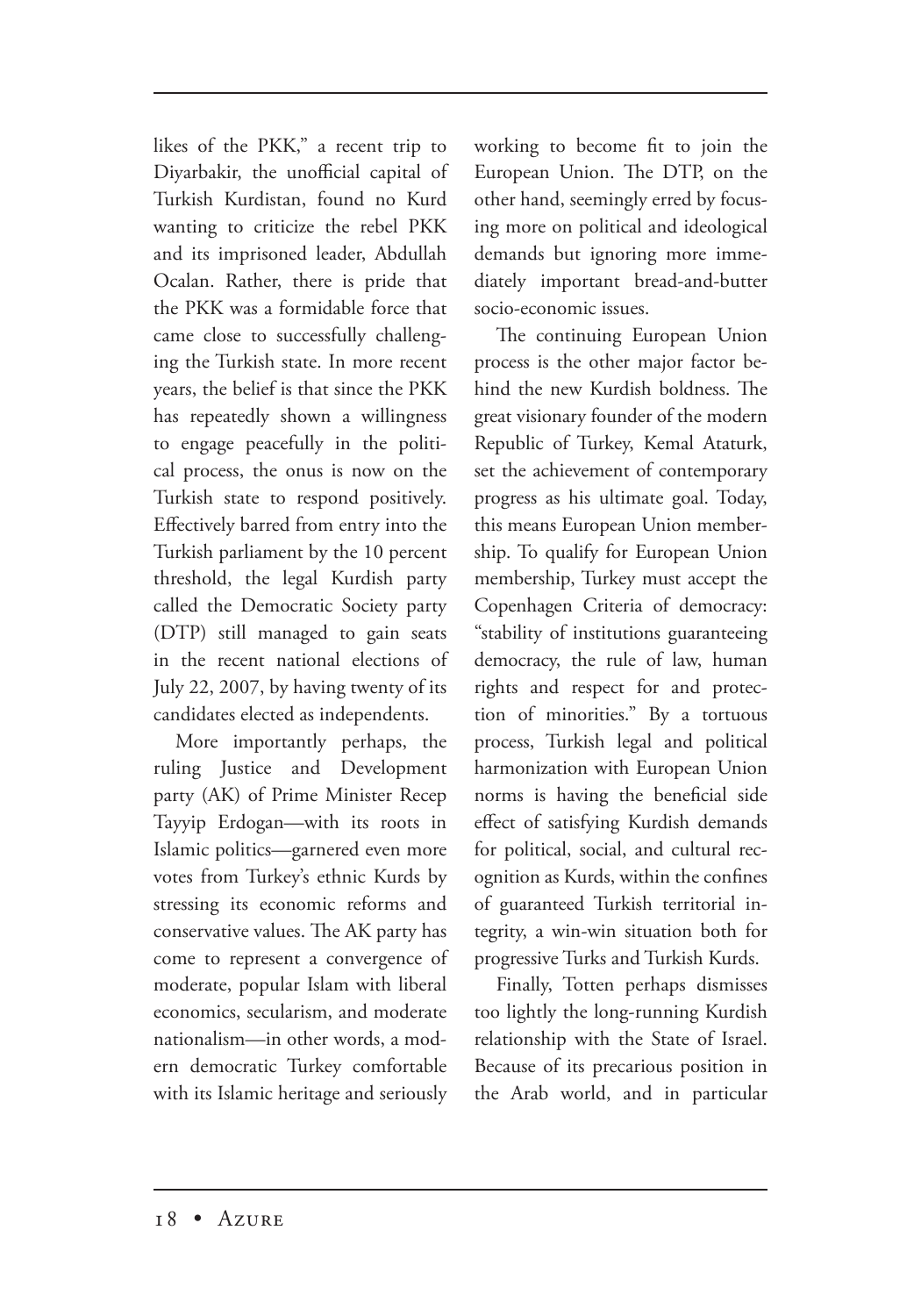because of the threat formerly posed by Iraq—and now an Iran reputedly attempting to build nuclear weapons— Israel has long taken an interest in Iraqi Kurdistan. Even before the creation of the State of Israel, the Jewish Agency planted an operative in Baghdad. From there, under journalistic cover, Reuven Shiloah, who later became the founder of the Israeli intelligence community, trekked through the mountains of Kurdistan and, as early as 1931, worked with the Kurds to promote Jewish and later Israeli security. Finally, in 1994, accompanied by several Muslim Kurds from Iraq, I visited a Jewish-Kurdish *moshav* (cooperative community) near Jerusalem. The two Kurdish groups greeted each other like long-lost brothers.

During the 1960s, Israeli military advisers trained Kurdish guerillas as a way to reduce the potential military threat Iraq presented to the Jewish state and also to help Iraqi Jews to escape to Israel. This training operation was code-named *Marvad* (Carpet). The important defection of an Iraqi air force MiG pilot with his plane to Israel in August 1966 was effected with Kurdish help, while Israeli officers apparently assisted Mullah Mustafa Barzani in his major victory over the government in Baghdad at Mount Hindarin in May 1966. In September 1967, Barzani visited Israel and met with Moshe Dayan, the famous Israeli defense minister. Both the Israeli *Mossad* and the Iranian *Savak*  of the Shah helped Barzani establish a Kurdish intelligence apparatus called *Parastin* (Security). These intelligence contacts between Israel and the Iraqi Kurds continued into the 1990s. In 1996, however, Israel and Turkey began to develop a significant alliance that partially reversed the pro-Kurdish sympathies of Israel. Many Kurds believe, for example, that Israeli intelligence agents helped Turkey capture Abdullah Ocalan, the leader of the PKK, in February 1999.

The 2003 war in Iraq has apparently helped create a new era of Israeli interest in Iraqi Kurdistan while causing problems to arise between Israel and Turkey. Although Turkey feared the emergence of an independent Kurdish state in northern Iraq, Israel looked favorably upon such a possibility, given the potential nuclear threat posed by Iran and the uncertainty of continued cooperation on the matter from Islamic Turkey. Israel came to see the Kurdistan Regional Government as offering a golden opportunity to monitor events in Iran and preempt them if necessary. Reports indicated that Israeli agents were operating in northern Iraq much to the displeasure of Turkey. The famous American journalist Seymour Hersh has written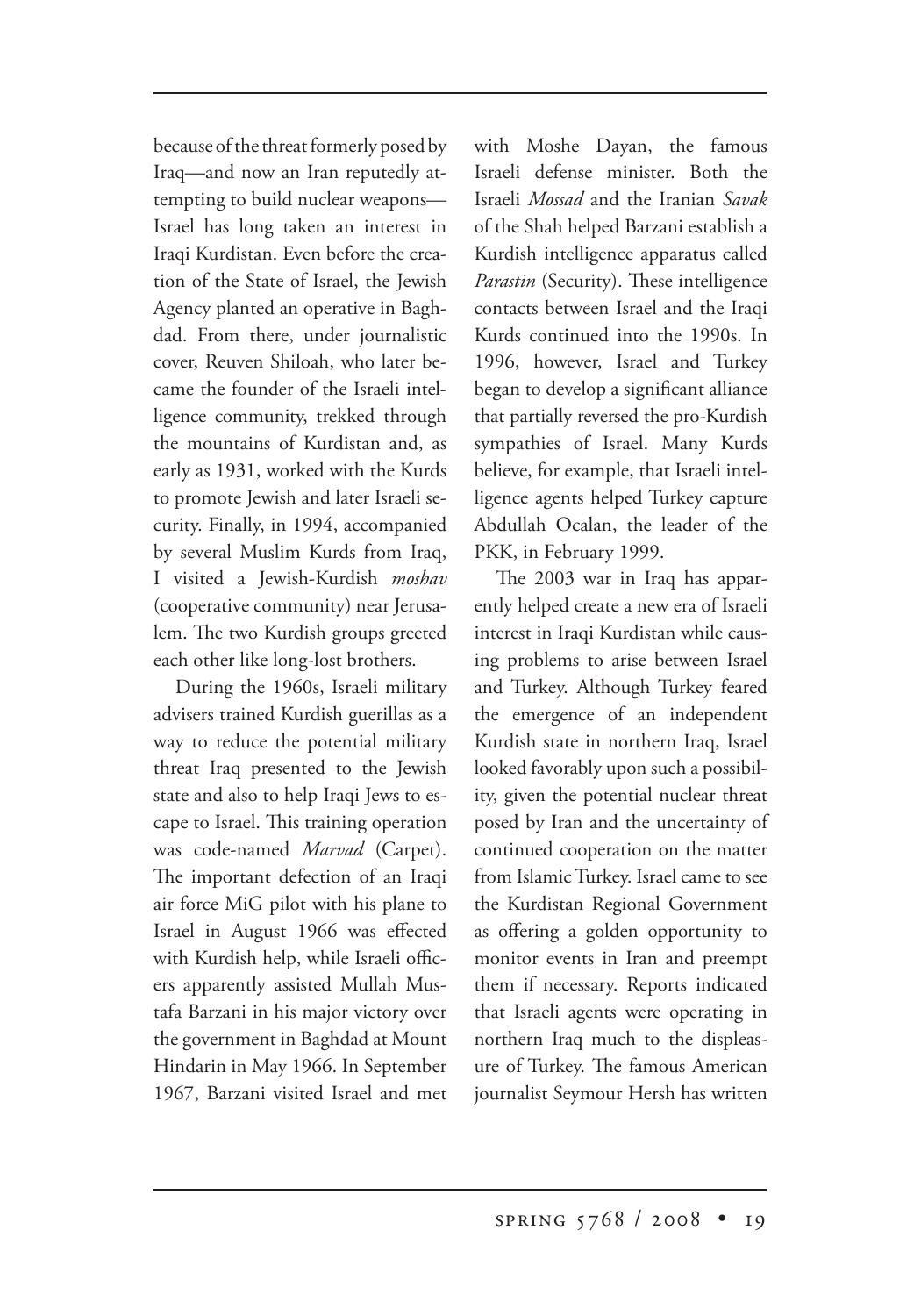about this relationship in considerable detail in his 2004 book *Chain of Command: The Road from 9/11 to Abu Ghraib* and in his article "Plan B," published in the June 28, 2004 issue of the *New Yorker*.

#### **Michael M. Gunter**

Tennessee Technological University Cookeville, Tennessee

MICHAEL I. TOTTEN RESPONDS:

I'd like to thank Professor Gunter for his thoughtful and well-informed letter. I frankly see little to disagree with here and I learned something from reading it, especially in regard to Israel's historical relationship with the Kurds in Iraq. This is something conspiracy theorists love to bang on about, and it's refreshing to see a brief and calmly stated summary of what actually happened from someone who isn't paranoid and knows what he's talking about.

There are two points I would like to address, however.

Referring to my proposed American military base in Iraqi Kurdistan, he writes, "But would it really be in the long-term interest of the United States to have a colonial-type outpost surrounded by a huge, hostile majority in the Middle East?"

If an American military base on friendly Kurdish soil can be fairly referred to as "a colonial-type outpost," all American bases in the Middle East are colonial-type outposts. A base in Kurdistan would be no more surrounded by "a huge, hostile majority in the Middle East" than the American bases in Turkey, Kuwait, and Qatar. I don't see why building another base at the invitation of the friendliest government in the region would create any more of a problem than the others do. Iraqi Kurdistan is friendlier than any of the others, so it seems to me a smarter place to decamp.

I agree with Professor Gunter when he writes, "It would be far better for the Kurdistan Regional Government to come to a permanent agreement with its neighbors Turkey and Iran through astute diplomacy and patience." The problem is how to get there. Turkey is an especially difficult case, because its government and most of its people refuse to recognize even the existence of Kurdistan (Iraqi or otherwise) or the Kurdish Regional Government. Many Turks I've met still become apoplectic at the very utterance of the word "Kurdistan." Their denial of the existence of Kurdistan is, in my anecdotal experience, more hysterical and total than the widespread Arab denial of the permanence of Israel. To be sure, the Turkish government is better than it used to be when